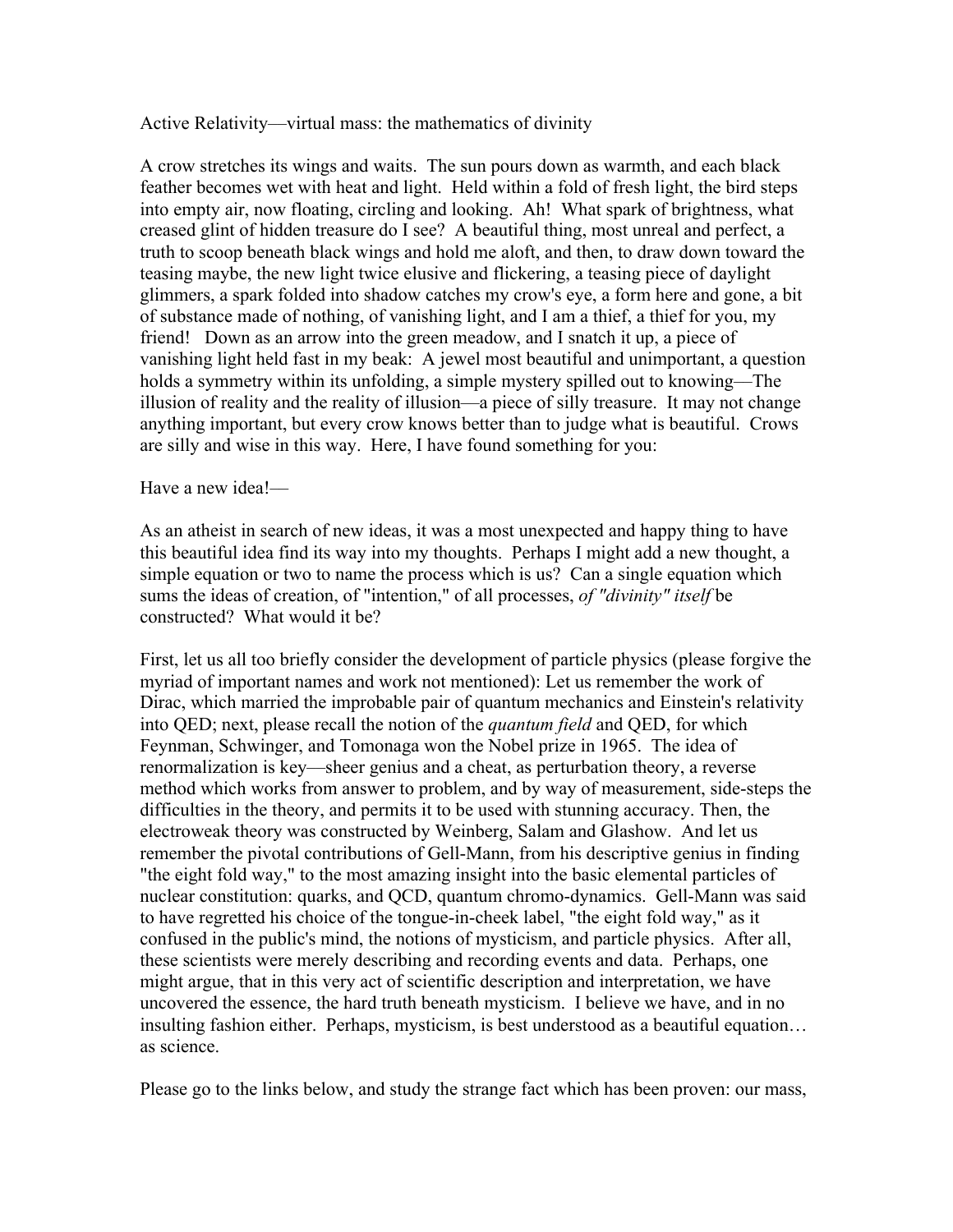our very bodies, our substantive existence itself, *is virtual*––the mass we perceive, our substance is created actively, as a function of "relativity" (meaning  $E=mc^2$  in this case). Our mass, to the tune of perhaps 99 percent, is created from "virtual particles" which are formed directly from energy, of energetic fluctuations from the vacuum. It is theorized, that the remaining few percent which provide the mass of quarks themselves and some other particles such as electrons, are a product of the Higgs field, meaning: *we are entirely virtual.* All substance, all matter, gains its mass through a myriad if infinitesimal fluctuations, each of which create, if only for an instant before the energy is returned, the illusion of mass as a substantive substrate independent of continuous dynamic relativistic theoretic instantiation. We truly are instantiations of relativistic quantum theory, the theory itself, the fluctuations themselves are demonstrated in our very essence––we are quantum theoretic instantiations in the most direct and literal sense.

Please go to these links for information:

http://www.newscientist.com/article/dn16095-its-confirmed-matter-is-merely-vacuumfluctuations.html#.UsMxZvbOnlY

http://www.redicecreations.com/article.php?id=5306

http://www.phys.utk.edu/witek/NP621/gluons.pdf

So how much energy is contained in this vacuum which is the reservoir of energy tapped to create the illusion that is us? Please read this material written by physicist Matt Strassler retrieved from:

http://profmattstrassler.com/articles-and-posts/particle-physics-basics/quantumfluctuations-and-their-energy/

This page is an excellent resource, and an eye opener:

## **The Energy of These Fluctuations and the Cosmological Constant**

Let's consider a box of size one meter by one meter by one meter, and ask: how much energy, roughly, do we calculate is inside the box due to the jitter in a single elementary field? (See [text from] Figure 3.)

Calculation 1: Suppose, as our experimental measurements at the Large Hadron Collider [LHC] suggest, that the Standard Model is a valid description of all processes that occur at distances of larger a millionth of a millionth of a millionth of a meter — let's call this the "LHC-ish distance", about 1/1000 the radius of a proton, because that's roughly the scale the experiments at the LHC can probe and processes involving elementary particle collisions with energies smaller than about 1000 times the proton's mass-energy [i.e. it's  $E=mc^2$  energy]. This energy is the typical mass-energy of the heaviest particle that we could hope to discover in the LHC's proton-proton collisions, so let's call it the "LHC-ish energy". Then the amount of energy in the fluctuations of each field in the Standard Model (say,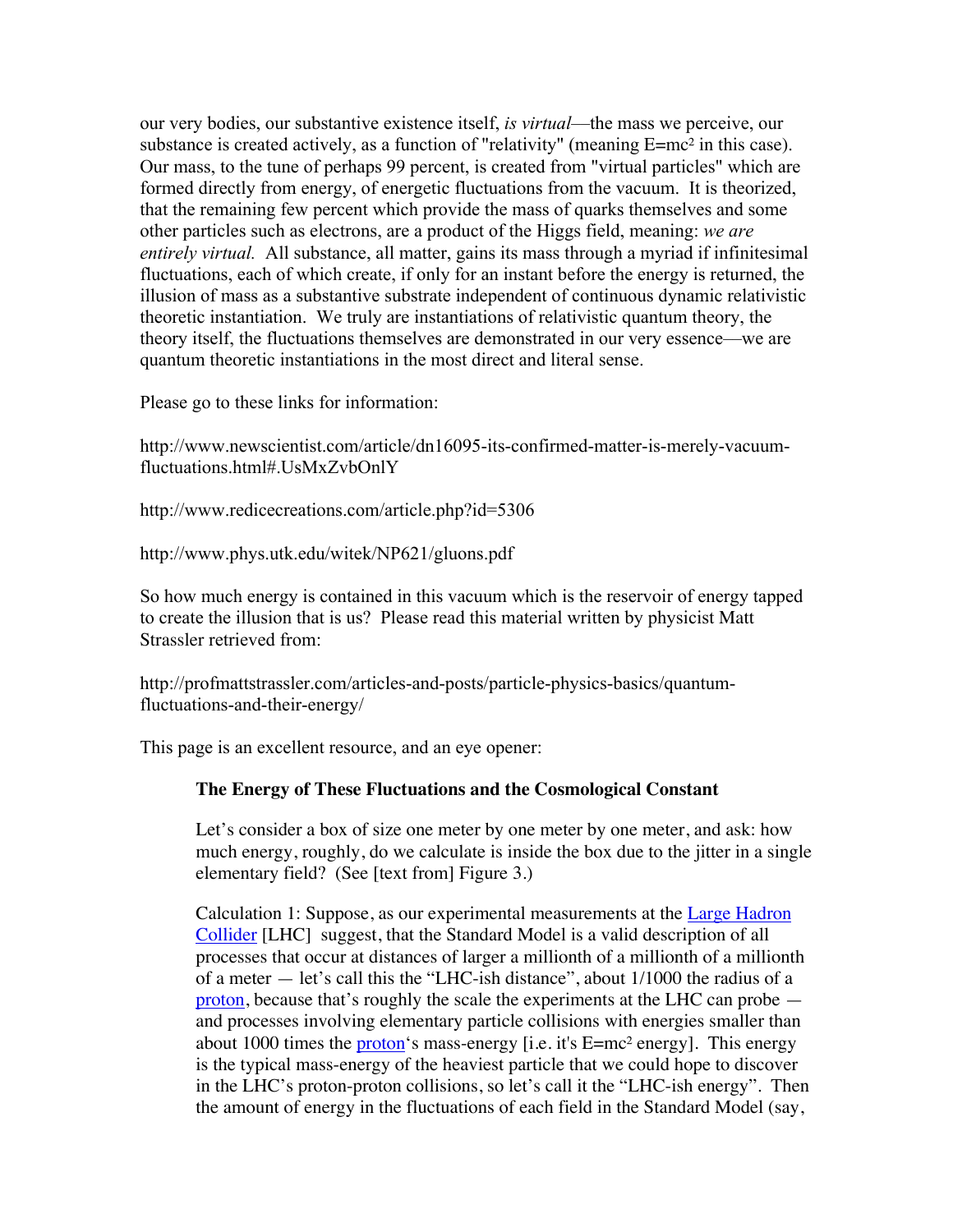for example, the electric field) is this: in every cube whose sides are an LHC-ish distance, there's something like an LHC-ish energy inside. In other words, the energy density is about one LHC-ish energy per LHC-ish volume. Compare this with ordinary matter, whose energy density is a few proton or neutron massenergies (an atomic nucleus worth of mass-energy) for every atom, whose volume, since a proton or neutron is 100,000 times smaller in radius than an atom, is about 1,000,000,000,000,000 (a thousand million million) times larger than a proton's volume. (Remember the atom is emptier, relatively speaking, than the solar system.) That means the energy density of quantum fluctuations of the electric field is roughly a million million million times more than ordinary matter, and so the mass-energy in fluctuations of the electric field inside a cube one meter on a side is about a million million million times larger than the mass-energy stored in a cube of solid brick, one meter on each side. How much energy is that? Easily enough to blow up a planet, or even a star! In fact, it's comparable to the total mass-energy of the sun. (Egad!) Now, one can't release this energy from the vacuum of space, for good or evil — so don't worry about its presence, it's not directly dangerous. But this is already enough to raise the specter of the cosmological constant problem.

Calculation 2: Suppose, as is relevant for the question of the hierarchy problem and the naturalness of the universe, that the Standard Model describes all particle physics processes down to the length scale where gravity becomes a strong force — the so-called Planck length, which is another thousand million million times smaller than the distance considered in Calculation 1. Then the amount of energy from fluctuations of the electric field inside a cube a meter on all sides is larger than in Calculation 1 by

## $(1,000,000,000,000,000)^4 = 1$  with 60 zeroes after it.

If you take this number and multiply by the number given in Calculation 1, you get easily enough energy to blow up every star in every galaxy in the visible part of the universe… many many many many times over. And that's how much energy there is in every single cubic meter — if the Standard Model is correct for physical processes of size all the way down to the Planck length.

[Text from] Fig. 3: The amount of energy due to quantum fluctuations of any field is enormous. In the Standard Model, the total energy in a meter of empty space is vastly more (Calculation 1) than in a cubic meter of ordinary matter; and there's even unimaginably more (Calculation 2) if the Standard Model is valid all the way down to the Planck length. But the universe's slow expansion (Measurement 0) suggests the total energy of a cube empty space (often called the `dark energy') is much much less than that stored in a cube of ordinary matter. This is the cosmological constant problem: a profound apparent failure of the otherwise highly successful equations used in particle physics and gravity.

More generally, if the Standard Model (or any typical quantum field theory without special symmetries) is valid down to a distance scale L, the energy of the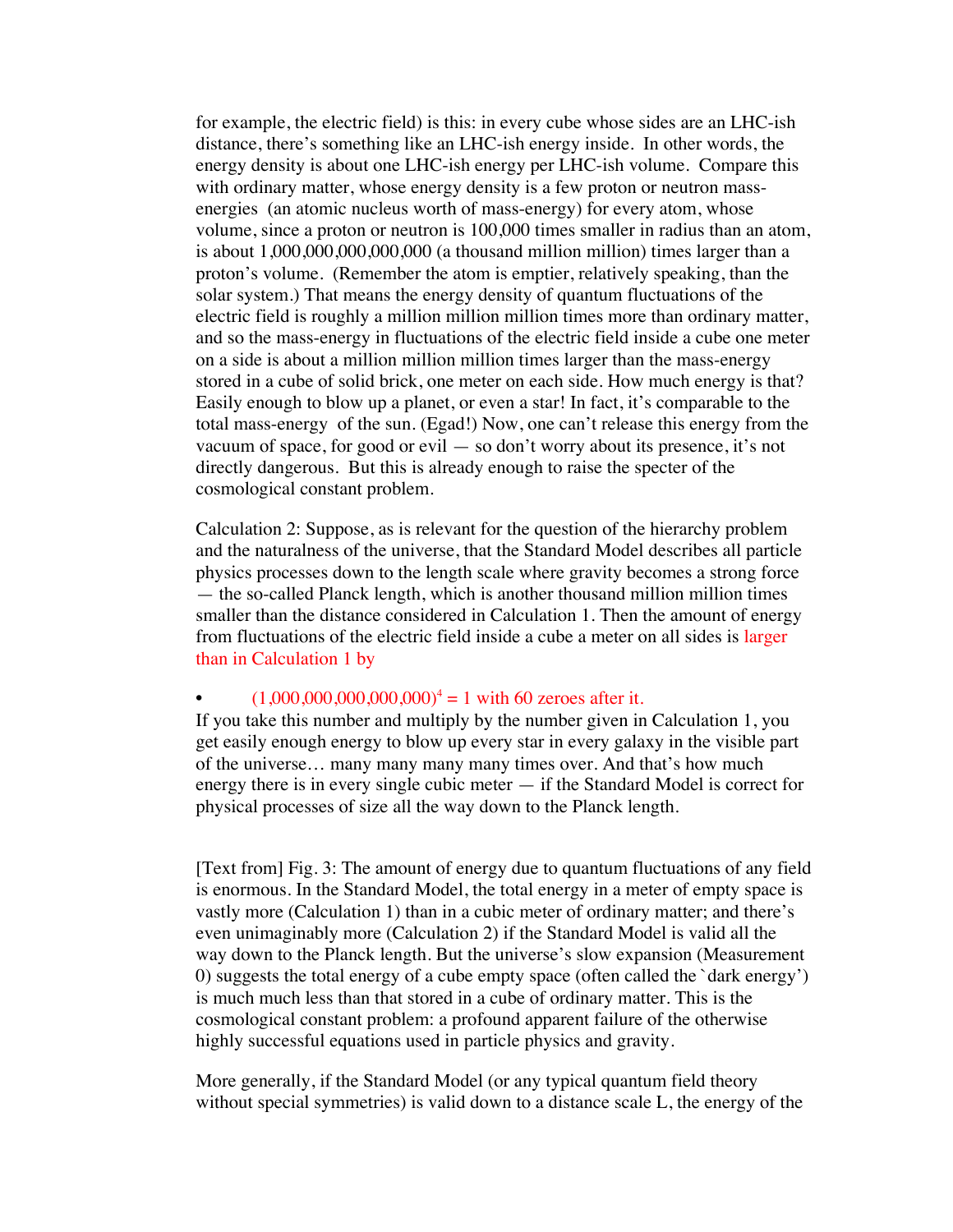fluctuations in a cube of size  $L^3$  is approximately hc/L (for each field), where h is Planck's quantum mechanics constant and c is the universal speed limit, known usually as "the speed of light". That means the energy density is roughly  $hc/L<sup>4</sup>$  if L decreases by a factor of 10, the energy density goes up by a factor of 10,000! That's why these numbers in Calculations 1 and 2 are so darn big.

These statements must really seem bizarre to you. They *are* bizarre, but hey quantum physics is bizarre in many ways. Moreover, neither quantum mechanics in general, nor quantum field theory in particular, have previously led us astray. As I mentioned earlier, we have plenty of evidence that the very basic calculations like the ones required here work beautifully in quantum field theory. The fact that there are quantum fluctuations, with associated energy, is so deeply built into quantum mechanics that to declare it simply to be false requires you to explain a whole library of experimental results for which quantum mechanics gave correct predictions. So as scientists we have no choice but to take our calculation very seriously, and to try to understand it.

Now for the fun part!

First, you must remember that we are all created each moment as a function of an infinite number of tiny vacuum fluctuations, that is, our mass, is mostly a product of active relativity, the gluonic field and the virtual particles created from it, in the main, actively create our mass out of energy.

Next––let us imagine the traditional concept of God as the *creator of all things*, is reducible to manifest "intention," which means: *processes, form and organization*. Now rather than anthropomorphizing the matter into a thinking universe, or ascribing to a typical religious interpretation, let us simply say that the vacuum contains energy, and that means the potential for matter. We are all active demonstrations of relativity: the vacuum fluctuations, each so tiny, and together, so multitudinous, comprise nearly the complete sum of all mass! So we can deduce:

the infinitesimal x the infinite  $=$  everything

Now, in a descriptive sense we can divine the equation for the divine, for God.

Where  $M =$  submicroscopic vacuum fluctuation yielding mass, and,  $E =$  Quantum Energy Field, and,  $U =$  Universe—we can deduce—creation, "intention," processes and resultant form, and so, God, is represented by the equation:

 $E[M x \text{ infinity}] = U$ 

Isn't that elegant? *All which has, or ever will be created, is subsumed under that equation.* A beautiful "God." Experimentally validated, *no faith required.* I hope this thought pleases you. A virtual truth for you, my virtual friend.